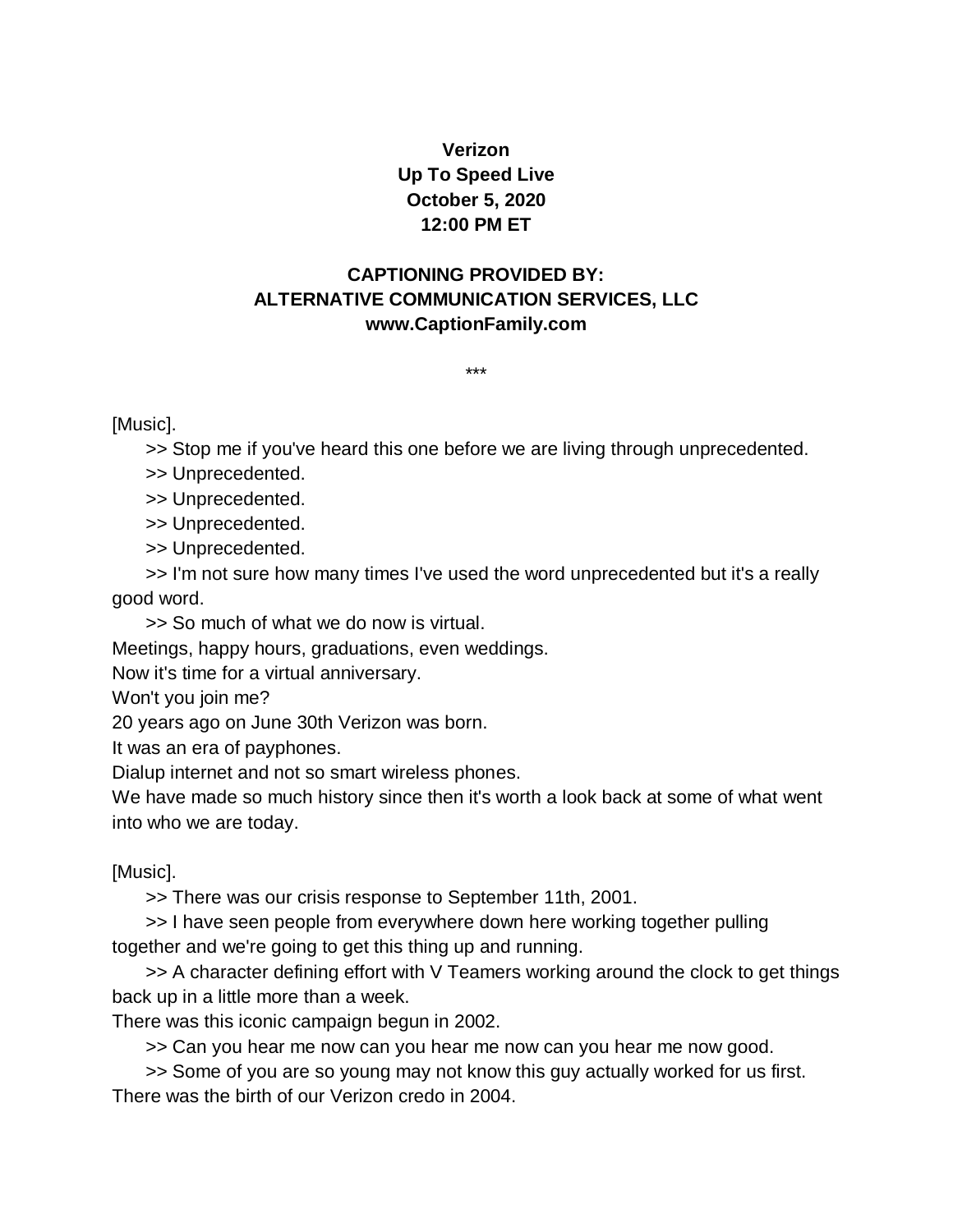>> Who is this company that we call Verizon.

>> Our historic pioneering of mass scale fiberoptics to the home with FiOS. Our recovery response to Hurricane Katrina.

>> We're out here to help the people we're out here giving them the opportunity to call their friends and family.

>> Running to a crisis is something that will continue to define us year after year after year.

>> Our acquisition of MCI which expanded our Verizon Business Group's global scale.

We now reach more than 150 countries and almost all the Fortune 500 partner with us. There's our more recent acquisitions of AOL and Yahoo now in our Media Group.

Not only are these iconic and loved global brands but they also have some of the most forward thinking talent when it comes to digital content, analytics and next gen platforms.

There's our obsession with being a network leader in 4G, FiOS, 5G, One Fiber and MEC.

It's about the superior experiences we deliver for today and the ground breaking ones we're building for tomorrow.

Our profound support of our V Team, day by day we keep creating a more authentic, empowering and inclusive environment.

Becoming the company everyone wants to be a part of.

And our commitment to society such as our Verizon Innovative Learning Schools, our sustainability leadership and the heartfelt work we do to make the world a better place. Anniversaries are a reminder of how far we've come.

They are also a celebration of the power of sticking together.

It's about the past we share, the future we're building, and all our efforts to keep the world moving forward.

So Happy Anniversary, V Teamers.

[Music].

>> Here is to our next 20.

[Music].

>> A lot has happened in our 20 year history.

We have moved the world forward so many different ways.

And through it all, there's one thing that's kept us on the same page.

>> Who is this company that we call Verizon?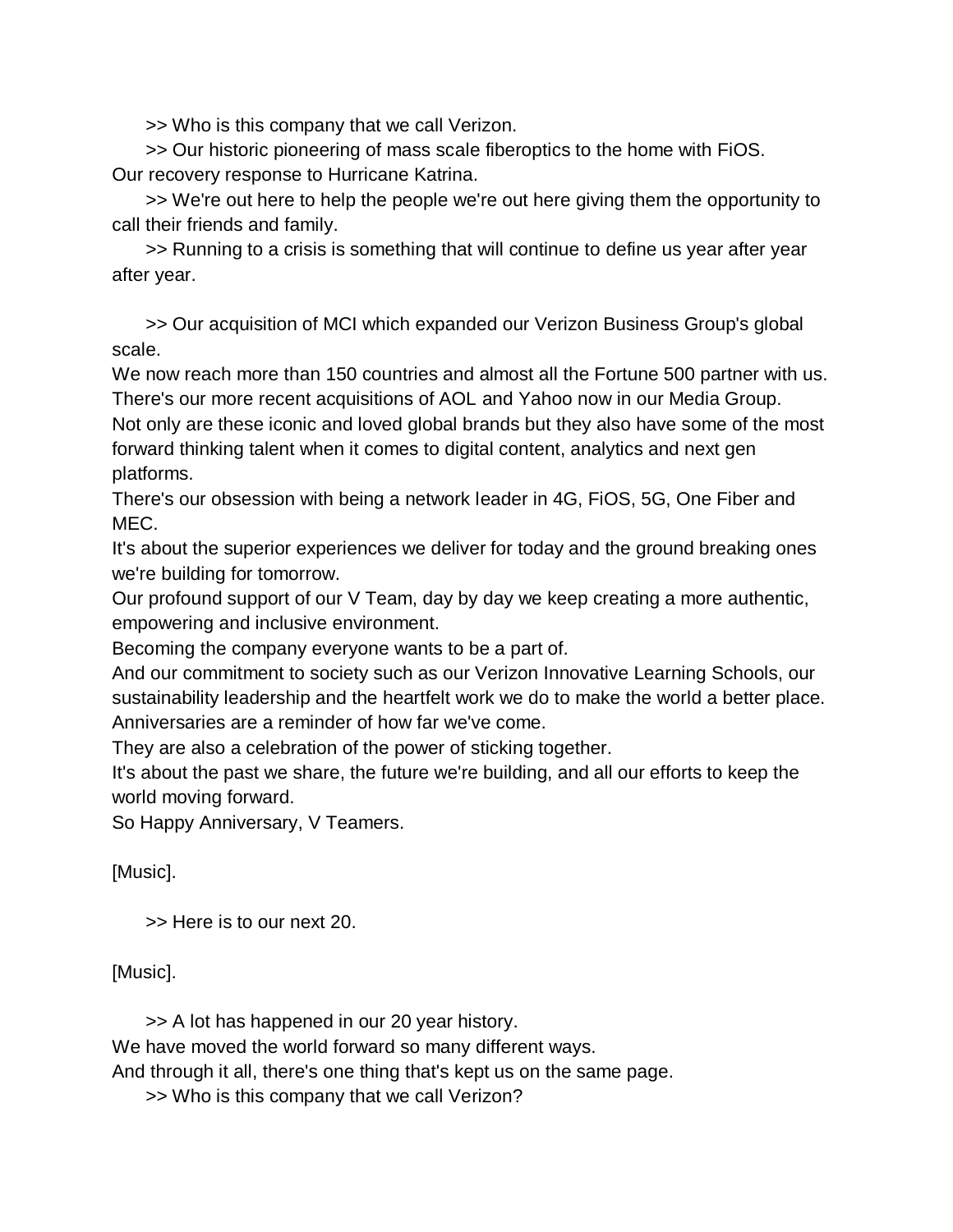[Music].

>> We run to a crisis.

>> Not away.

>> We see crisis and change as opportunities.

- >> Not threats.
- >> We know teamwork.
- >> Enables us to serve our customers.
- >> Better and faster.
- >> We believe integrity.
- >> Is at the core of who we are.
- >> We are committed to be part of the solutions.
- >> For some of our world's biggest challenges.
- >> To make the world in which we work.
- >> Better than it was yesterday.
- >> We know our best was good for today.
- >> Tomorrow we'll do better.
- >> These are just some of the lines from our Verizon credo.

And this is who our credo is for.

[Music].

>> My name is Corey I'm a Managing Director in Verizon Business Group I live in Raleigh, North Carolina I've been with Verizon for about ten years.

My wife and I recently had our first child, Avery is a nine month old I enjoy spending as much time as I possibly can and doing whatever it is that he wants to do.

I joined Verizon to begin my career before that I graduated from East Carolina University go Pirates.

Verizon has always been the gold standard in telecom and remained innovated in technology I was inspired to join because of the culture and the people and I have a lot of respect.

Verizon evolved from a telecom to more of a technology organization.

I've been impressed with the way that we have been trailblazers in technology.

I'm constantly motivated by people I work with across the globe.

And the focus that we've got for the customer experience and bringing the best of Verizon to them.

I started out out of college and I joined Verizon I was working back when operations overnight shift.

I was able to complete my Master's.

Luckily Verizon supported me in that every den but I was able to complete my Master's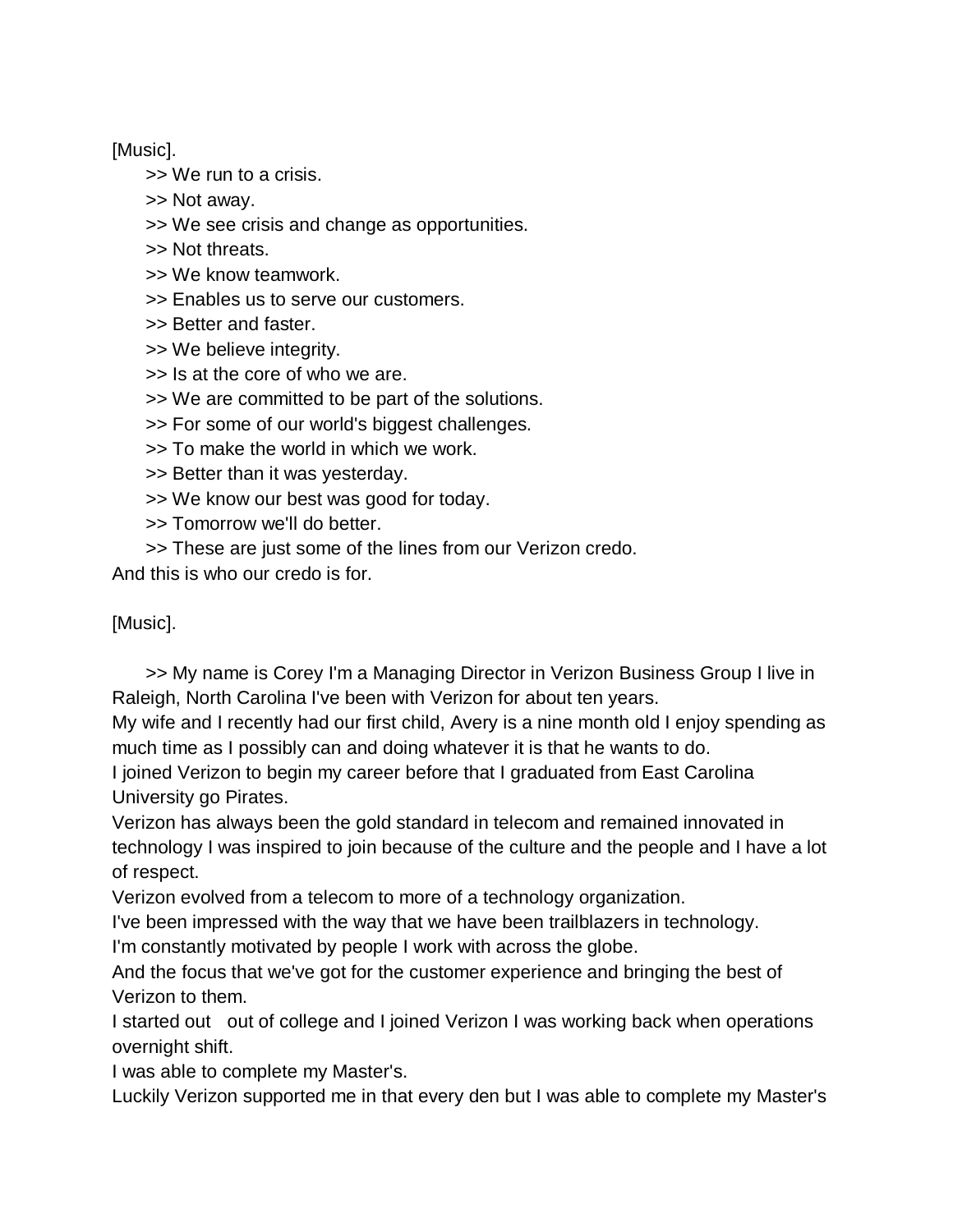in business administration during my tenure at Verizon.

Yeah, I'm interested in making sure our customers are continued to be cared for I'm very focused on trying to bring the best to Verizon, focused on enhancing my employee's career progression and developing them into what they want to do I'm also very interested in bringing 5G and the Fourth Industrial Revolution to our customer base.

I like to fancy myself as a card trick entertainer so once in a while I pull off card tricks at parties and embarrass my wife but I have fun with it.

I would tell them to think about Verizon as being a technological trailblazer a company that cares deeply for their employee base as well as continues to focus on the customer.

We're doing some really slick things in technology and we always care for our employees first and foremost which is a real inspirational Mission Statement that we've got.

## [Music].

>> This quarter was really our first step into the new normal and an opportunity for us to rewrite the rule book.

>> Despite all of the obstacles our GN&T team continued to exceed targets as the traffic patterns in our network shifted our engineers adjusted resources and implemented new solutions to increase capacity.

We continued to innovate 5G, partnering in trials of DSS technology which will enable 4G and 5G on the same band of spectrum and with pivotals repeaters technology which imp FiOS the reach of existing millimeter-wave node we lit up mobile 5G in San Diego. 5G Home in Detroit.

Kept evolving 5G Home network in Houston, Indy and LA and how cool is this, we introduced the 5G virtual lab to help our innovation partners advance their next gen solutions we continued our network winning streak with rave reviews from OepnSignal, RootMetrics and J.D. Power all giving us great reviews for 5G, 4G and FiOS. Our response teams answered every call to support essential services.

Our field teams kept evolving how we worked to continue to support our customers and due to the pandemic our technology team delivered years worth of digital transformation in the matter of months.

>> During the quarter we continued to evolve our response. That meant rapid redeployment of a large portion of our Retail Team. Constantly evolving our customers digitally interacted with us and bringing touchless retail to our stores with a care focus on social distancing and a nationwide curbside pickup pilot.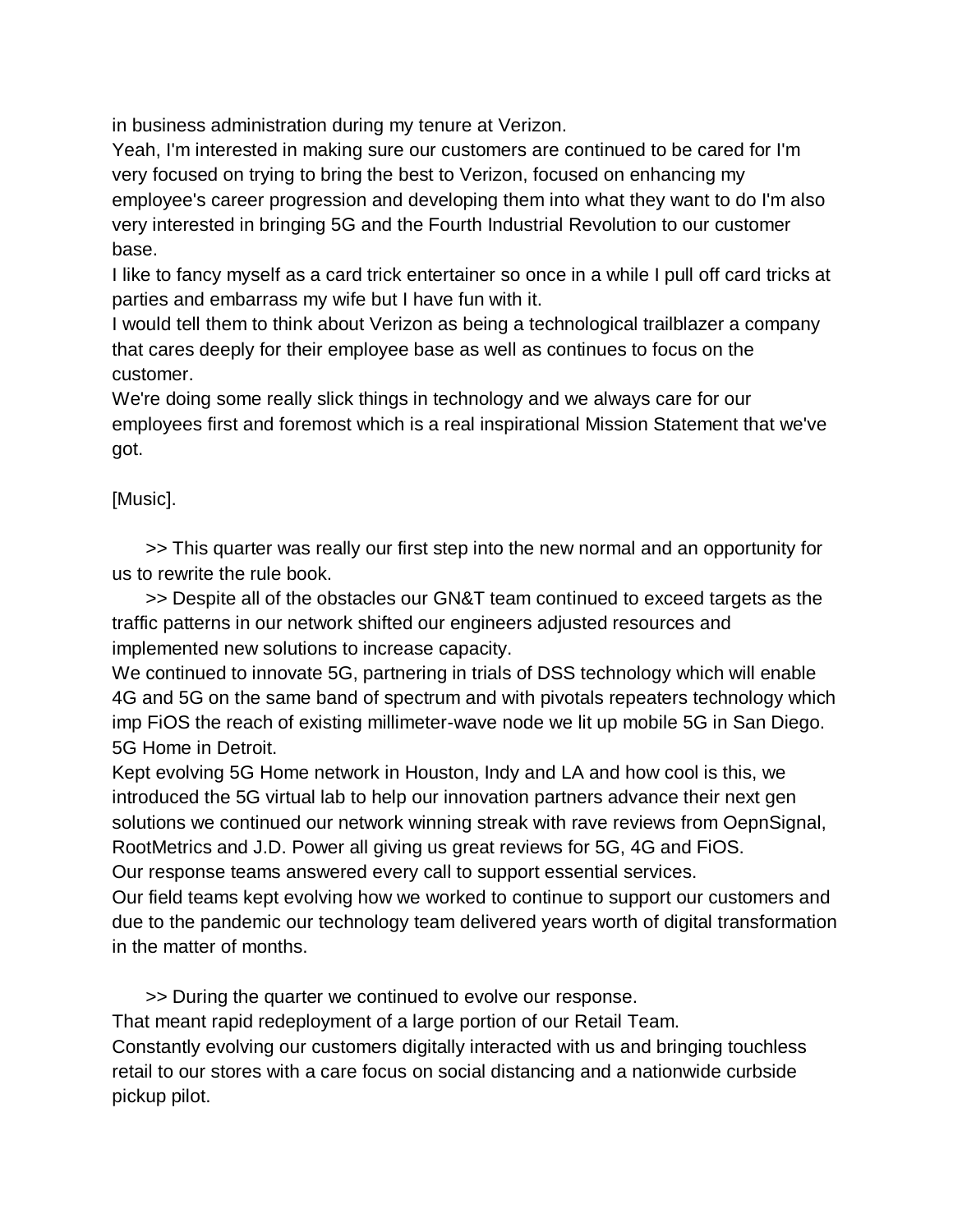We launched the new Motorola Edge Plus an exclusive on Verizon the Samsung Galaxy S20 5G and the latest phone SG we also announced the world first the Lenovo Flex 5G that's the first PC built for 5G ultra-wideband we introduced our own and very special Verizon visa card the demand from customers is all right sky high we created new prepaid plans that would reward customers the longer they stayed they offered even -- we offered even more entertainment options on us and gave students our best pricing with the new student discount we celebrated the second anniversary of Visible our all digital carrier and we helped customers avoid over 5 billion robocalls to date making us the leader in the industry.

>> Verizon Business helped our customers in Second Quarter react and rebound as they filtered business continuity disaster recovery plans to really meet their customer requirements.

We provided critical connectivity and devices to enable distance learning, including with the Los Angeles Unified School District and the state of California we stood up virus testing in quarantine centers and provided enhanced connectivity to temporary field hospitals and ships like the USNS Comfort.

We supported over 400 small businesses through our Pay It Forward small business grant program.

And we proudly served more than 80,000 meals to frontline healthcare and EMS workers in New York City and Detroit, which also supported local restaurants. We continued to expand our portfolio of advanced business solutions, none timelier than the addition of BlueJeans.

We expanded our virtual network services portfolio with Cisco's EMCS for more flexible and agile networking infrastructure.

Launched the integrated video for Verizon Connect enterprise platform, kicked off Return to Business as Unusual, the new monthly Webinar Series for enterprise and released the 13th edition of our Data Breach Investigations Report that sparked critical security conversations with our business customers around the globe.

>> We have continued to meet changing customer behavioral shifts by innovating across advertising subscription and transactions we accelerated our 5G initiatives. The launch of Verizon Media immersive a new set of AR, VR and mixed reality products to empower the future of 5G in guiding in content.

We partnered with Cooler Screens and Samsung to leverage emerging formats such as digital out of home and connected TV we saw steady state increases in the number of new advertisers and growth on the DSP.

We have won the Readers' Choice Awards for all nominated categories, ESP, SSP, add network video and add network mobile this is the most wins for any nominated company we secured an industry first with Walmart by enabling Yahoo Mail users to make their grocery purchases through their inbox.

No other email provider allows users to do this we launched Yahoo Life a new site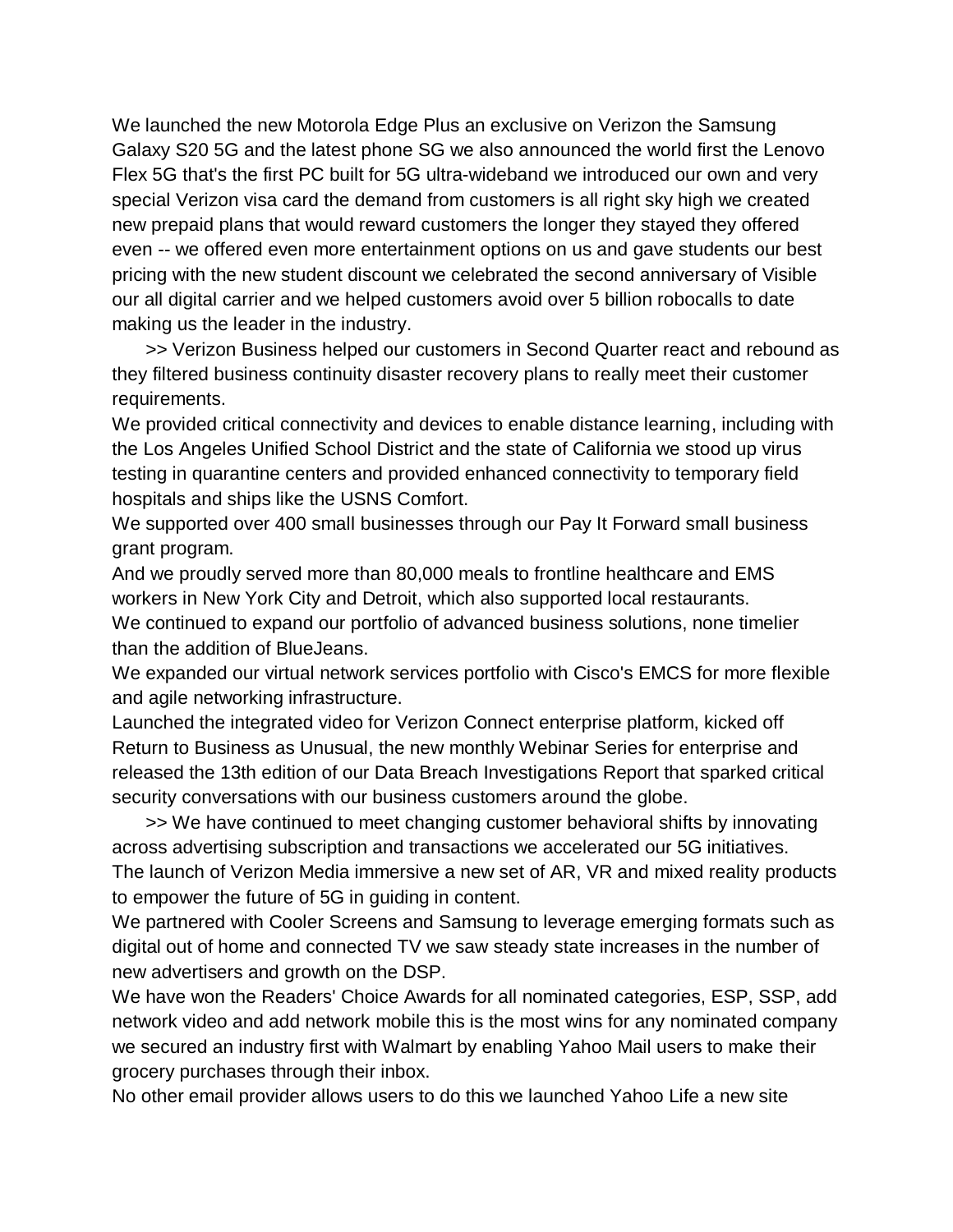focused on well-being we donated 10 million in add venture to mental health organizations impacted by COVID-19 and 5 million in add venture to help Black owned small businesses.

>> This has been another incredible quarter proving yet again what this V Team is all about.

Once again we were honored as a Top 10 best company for multicultural women we separated Asian Pacific Heritage Month Military Appreciation Month including this V Teamer tribute and Pride Month with Prism was our newly Verizon resource group we joined Amazon and Global Optimism in signing the climate pledge hosted a virtual Commencement series Class of 2020 ready for anything featuring inspirational leaders like our very own Hans Vestberg and former President Bill Clinton and yet when another crisis struck we opened our hearts our minds our resources to support urgent issues around social and racial injustice Forbes named us as the No. 1 brand for employees in society in terms of dealing with the pandemic.

Brand Finance recognized us as having the most telecom brand value in the world. And we celebrated 20 iconic and world changing years of Verizon history.

>> Our second half is even more ambitious than the first half we need to keep our foot on the pedal.

>> Now is the time to double down ideate innovate maximize the opportunities in front of us.

>> The best networks, the best experiences, the best service. How and where our customers expect it.

>> There are enormous opportunities ahead of us.

Let's go get them.

Forward together.

Go, fight, win.

>> Our purpose and passion are unbeatable.

[Music].

>> I'd like to pay my bill.

>> Happy to help with that your minimum payment due is \$75 how much would you like to pay.

[Music].

>> You probably think about your phone getting stolen but not your phone number. I'm Jesse and I work at Verizon.

If your identity is stolen chances are your phone number will be stolen too now with number lock you can prevent your phone number from being transferred to another carrier without your permission you can easily set it up in the My Verizon app we make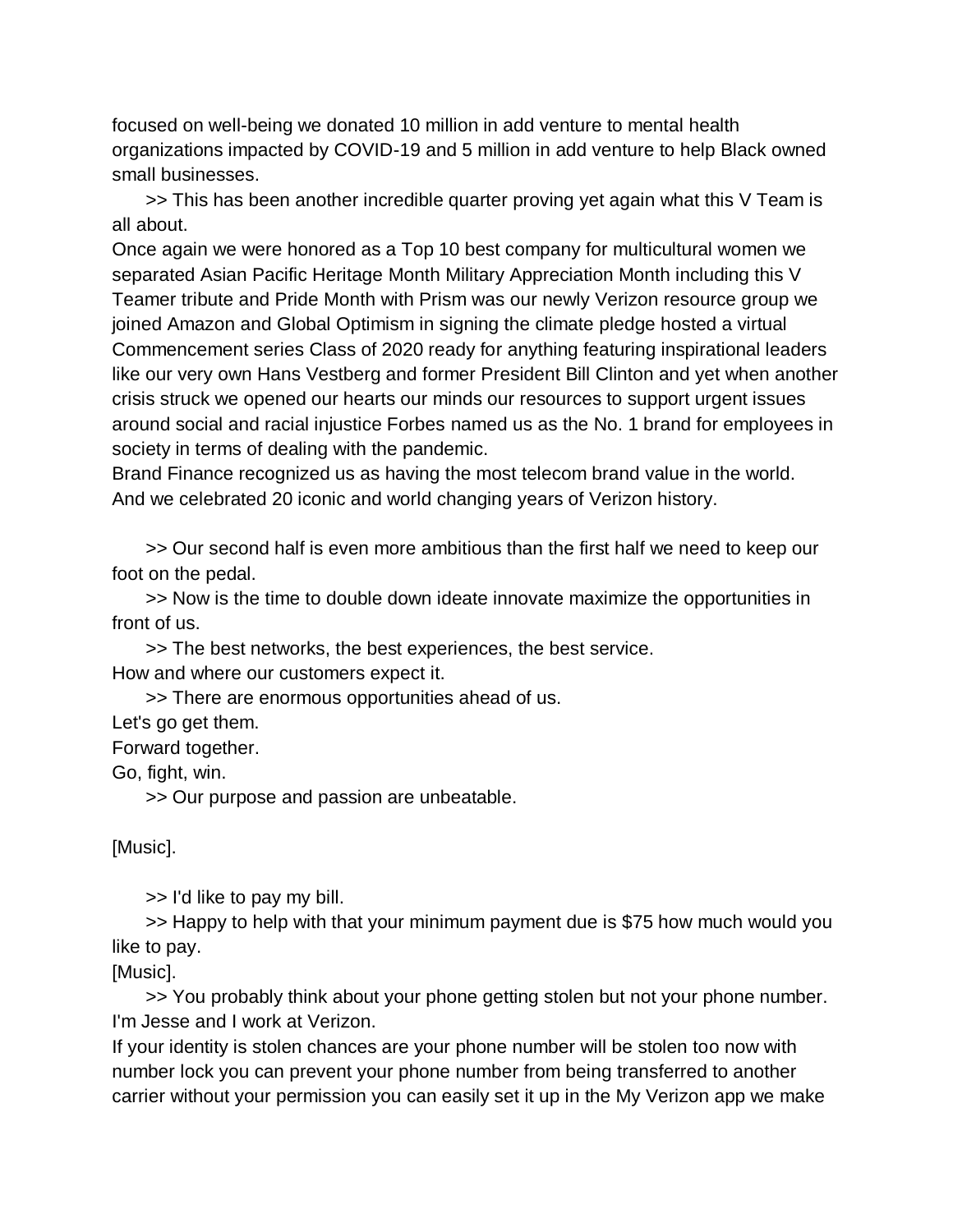sure that your calls, texts and other important are yours and only yours. Your number is safe with us.

[Music].

>> What's a citizen? It's believing in something. And doing something about it. Being responsible. And following through on promises. We're a company of 135,000 citizens. And we have a plan to work toward a greater good. A better future to share. One that will move us all forward. Citizen Verizon. Our plan for economic, environmental and social advancement.

>> You just unboxed your new device, you look at the instructions and that's when the fun ends.

My name is Sam and I work at Verizon.

Sometimes setting up new tech can be overwhelming that's why there's Tech Coach in the My Verizon app chat live with a Tech Coach to help you with your wireless devices and virtually anything that connects you like smart home accessories or your SmartWatch and this service is included for 30 days after you activate a new device. The support you need whenever you need it.

[Music].

>> ANDY CHOI: Perfect video to get your week going hello and welcome to your Monday edition of Up to Speed Live.

Thank you for joining us that spot you watched is our next Verizon versus Verizon which again underscores how we hold ourselves to a higher standard.

We test and retest everything.

We stand ready for whatever 2020 throws our way.

In today's show our HR leader Christy Pambianchi joins us today with some news about Annual Enrollment.

It is that time once again V Team to think about your benefits for the upcoming new year.

Lots of news to share with you there.

Also in the show Christy will be leading an inspiring conversation with a member of our Verizon Board of Directors.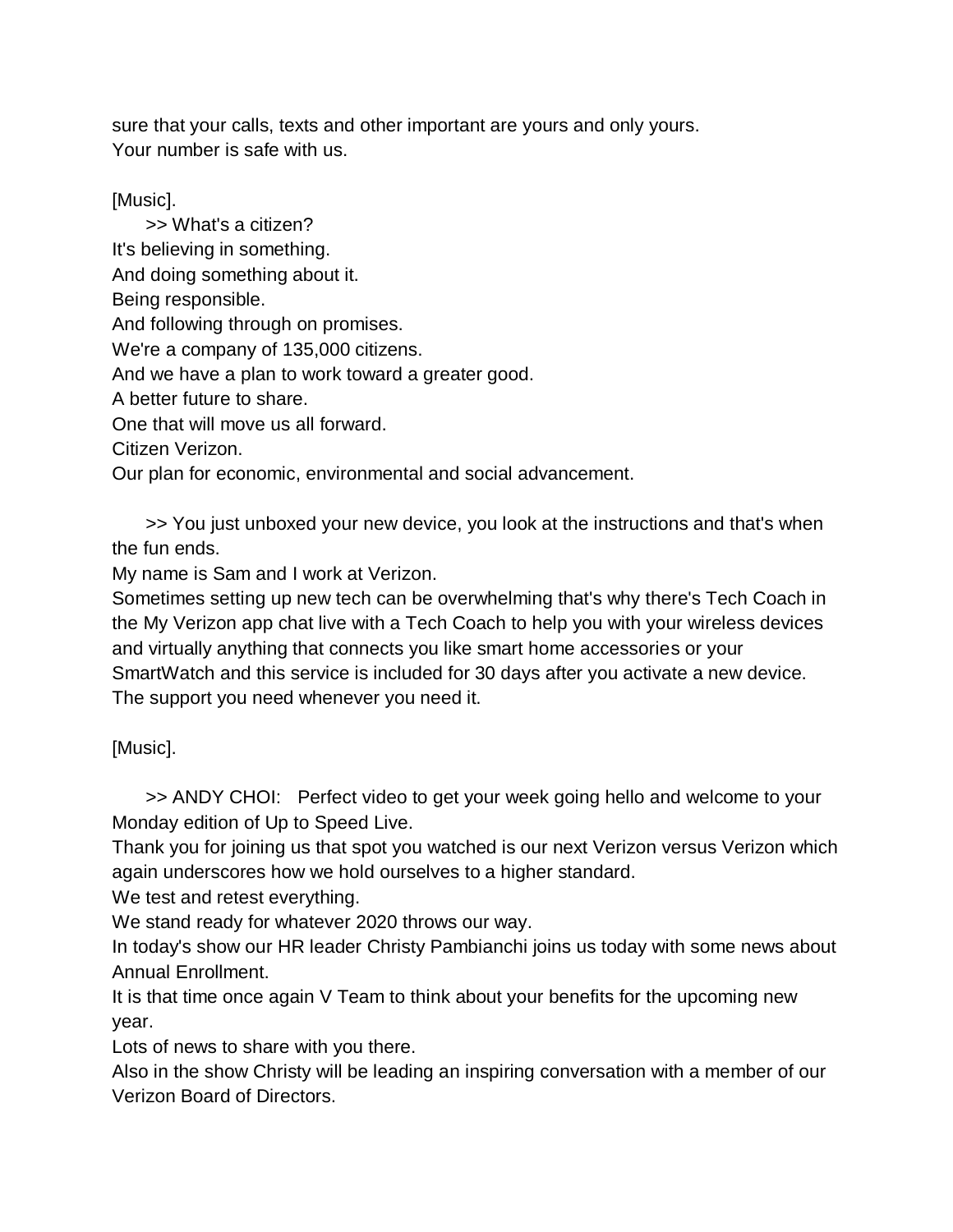Now today we are thrilled to have Mel Healey on Up to Speed Live as she shares with Christy some great insights about her role on our Board speaking of that we want to extend a warm welcome to Roxanne Austin just elected to our Board of Directors Ms. Austin is President and CEO of Austin Investment Advisors and she becomes the tenth member of Verizon's Board you can find more information about Ms. Austin on VZ Web and inside Verizon Roxanne Austin welcome to our V Team.

This week also happens to be Customer Service Appreciation Week.

And we would love your help celebrating our amazing Customer Service teammates so let's take to the video now.

We're going to dust off the good mailbox.

Good@Verizon.com is the email you already know that and here is what we need from you if you've got pictures, videos, stories to share, send all the way you're appreciating our Customer Service team we will share them on Up to Speed right here again the email is good add Verizon.com.

With that let's get Up to Speed now with Christy and talk about what is happening in the world of HR and Annual Enrollment happy Monday to you, Christy.

>> CHRISTY PAMBIANCHI: Andy thanks so much it's great to be here happy Monday to all of the V Team that's out there and yes I'm excited to be back kicking off that time of year when we get to enroll in our annual benefits.

So first before I jump into some of the details let me just give a big shoutout and a thank you to the team in benefits and the HR team that have been working hard to put this together for everybody all year.

And we really appreciate it.

Because we want to make sure we're keeping our V Team safe and healthy.

So let me hit some of the key dates for those of you watching.

I think we've got some slide information for you here.

So we're heading into a window, October 19th through October 29th.

For all of our United States based management, our West associates and our wireless associates.

In addition to Verizon Media Group.

This is going to be your window to enroll in annual benefits.

And then also October 6th to October 15th for our East associates.

So these key dates are coming up.

If you don't actively enroll, you will still be enrolled in the program, just carrying forward your elections from this year.

But again, we do encourage you to please take the time to enroll.

You're going to get tons of emails from us, lots of reminders.

Information about what you need to do if you want to make any changes for 2021.

And Andy I'm pretty sure the Up to Speed team is working hard to help us on this.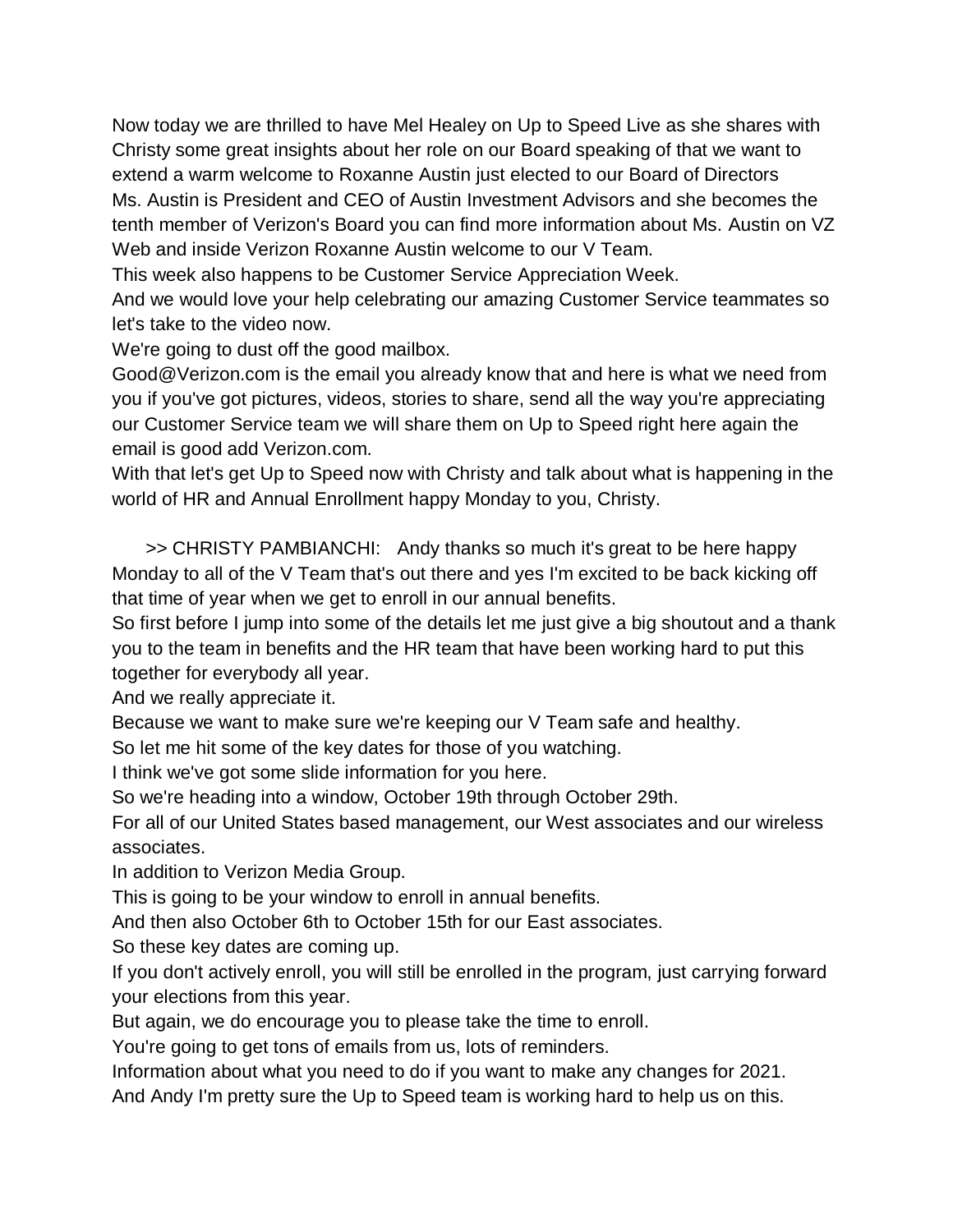>> ANDY CHOI: That is correct Christy just like last year we'll be sharing the stories about our Verizon benefits including some exciting expanding benefits as well. In fact, tomorrow morning on Up to Speed, we are excited to share the story of one - one of our V Teamers who credits Verizon's fertility and adoption benefits for helping to guide her through the family building journey so please don't miss that story and folks let's put up the good mailbox lower third if you have a story to share about how Verizon benefits supported you at a critical time please send us a note to the good mailbox that's good@Verizon.com so Christy thank you for laying out the Annual Enrollment plan there as we share some final thoughts on benefits I did want to ask you before we get to Melanie Healey we know that Annual Enrollment is usually a great time to talk about how competitive these benefits are but given what the world has dealt with this year, is the pandemic reshaping the way companies think about these benefits.

>> CHRISTY PAMBIANCHI: Well we think and I think you've heard this from Hans and other leaders from the VLC that have joined Up to Speed over the last number of months the health and safety of our employees is really important and we think that having a competitive compensation package along with a robust health and welfare set of offerings is really important for our V Teamers we work hard and we're one of the leaders in the field to make sure this is something we continue to have for all of our employees.

So please take the time.

There's going to be great information and web-related tools for you to learn more about the benefits that you have available to you.

And now more than ever, especially against the backdrop of a global pandemic is the time to make sure you're taking all of the measures and taking advantage of the benefits that we have available to you.

>> ANDY CHOI: Absolutely.

Great stability and peace of mind and another reason we are so grateful to be a part of the V Team and so grateful to our HR team Christy thank you for laying out the plan for Annual Enrollment and I'm going to send it right back to you as we switch gears we're going to get to know a member of our Verizon Board of Directors, sending it right back to you Christy for the introduction.

>> CHRISTY PAMBIANCHI: Thanks so much Andy and I'm really excited to be here with everybody today to introduce to all of the V Teamers and Up to Speed audience out there one of our Board Members, Melanie Healey as you heard from Andy at the beginning she actually joined Verizon's Board in 2011.

Mel is a C-Suite executive who has over 30 years of experience in operational and global companies such as Procter & Gamble and Johnson & Johnson.

And Mel is actually the first Board Member of Verizon I got to meet last summer when I joined Verizon.

And even in those early meetings her passion for the consumer and the customer really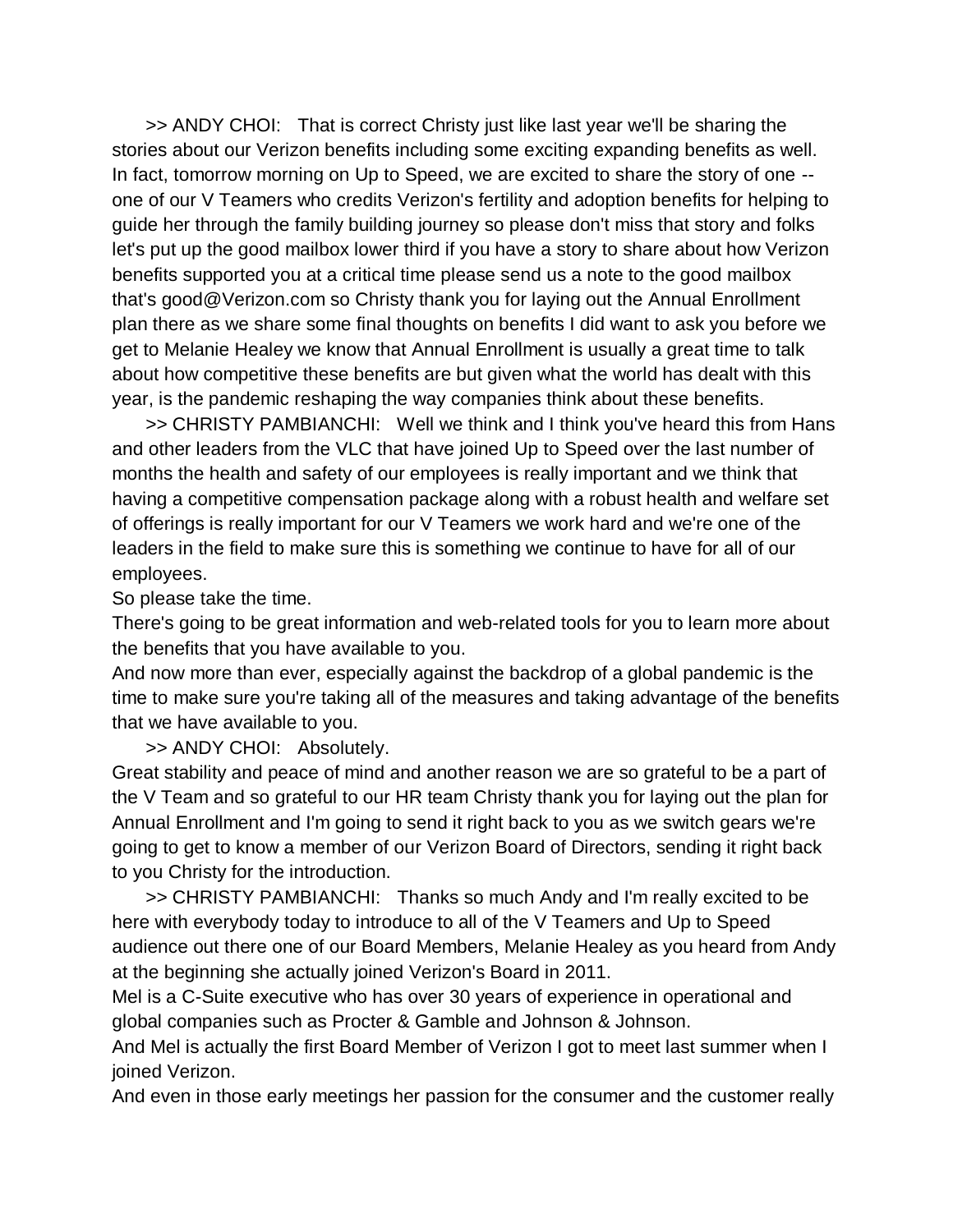jumps out at you so I'm excited to bring that into our conversation today.

And as we talk about benefits here today Mel is also a member of our human resource committee and she gets regular reviews of all of the programs we have here at Verizon and gets to give us her insight on the competitiveness of them or the thinking and framework for how we're looking to bring them to light for the V Teamers.

So really excited to have Mel here with us.

One of the things we're hoping to here from Mel during our discussion will be 5G, Verizon's role in that, how she is seeing our evolution of our brand, our interaction with consumers.

But in addition, I also want to chat with Mel about her connection to her Hispanic heritage and what it means to her especially while we're here in Hispanic Heritage Month.

So Mel I want to say thank you for joining us today and being here with me and all of our audience out there on Up to Speed.

Maybe just to kick us off with obviously any introductory remarks you have would love to get a sense of what does it really mean as a Verizon Board Member what perspective do you have on the company?

And how would you describe the business environment we're in in 2020 and any other thoughts you have as a member of our Board.

>> MELANIE HEALEY: Well, thank you, Christy for inviting me.

It's great to be here and be part of this terrific effort that you guys have put together. I know you've had a number of these and I think it's such a great way to communicate with all of your stakeholders and it's been a terrific success so thanks for including me in this.

I guess you know to answer your question around how would I describe the business environment in 2020, one struggles to think about the number of adjectives that you could describe this with.

But I think some that come to mind would be things like tumultuous, crazy, probably one of the most unexpected and unpredictable and most difficult years that I think any leader out there has had to lead through.

And I say that with some of my own experience running businesses in Latin America for most of my career I was in Latin America almost four decades.

So went through the 1994 Mexican evaluation.

Several of these economic turmoils in Brazil when inflation was 1,000% a year, sometimes 80% in a month.

People would have their savings confiscated.

You know, you couldn't leave the country unless you paid a fee to the Government of \$6,000.

I mean, all sorts of craziness, as well.

And -- but honestly, a crisis like this one, I don't think I also had anything like this.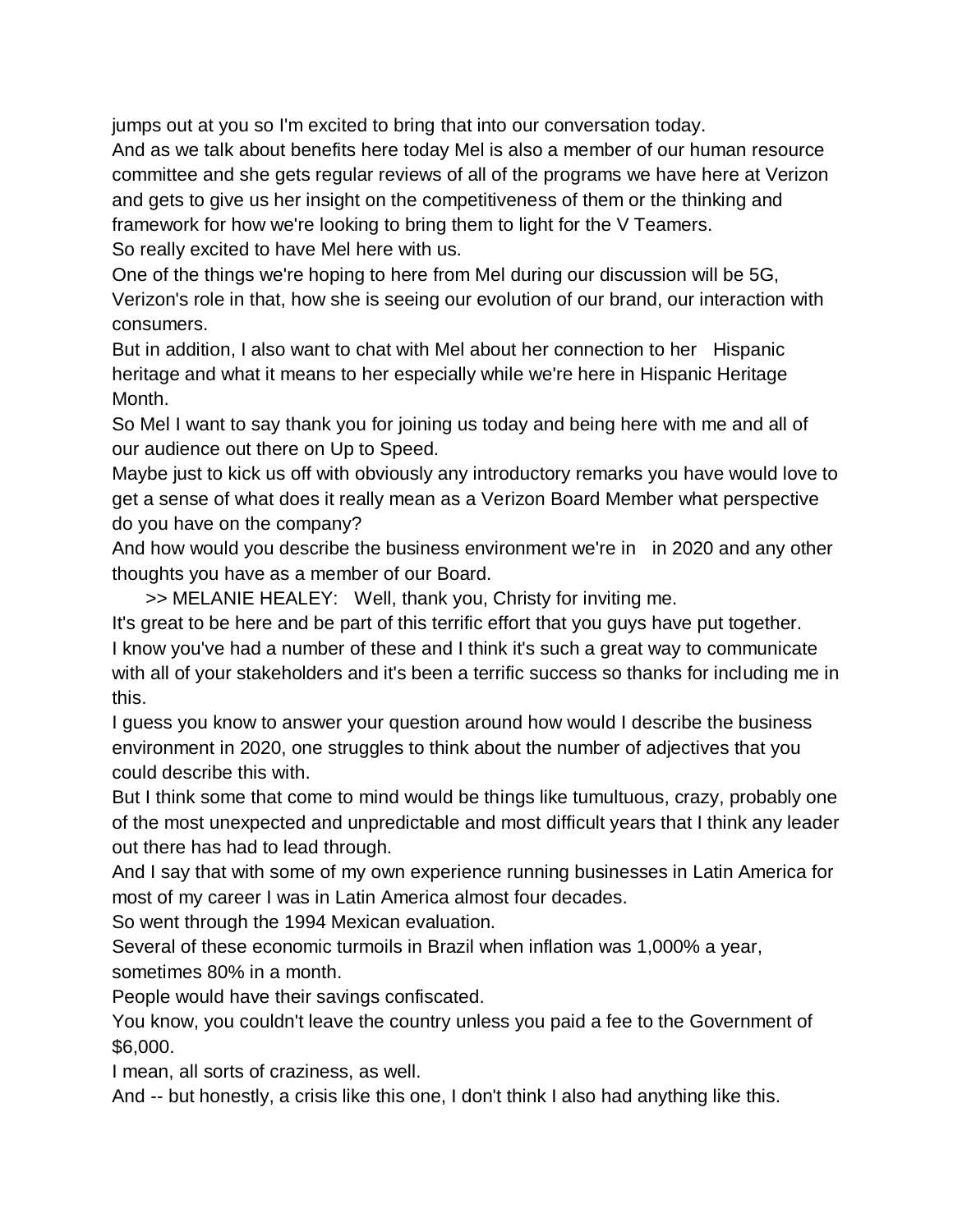It's just -- it's so hard to predict.

It's been such a turmoil for consumers.

And businesses.

Who have -- businesses have shut down, consumers who have had their lives sort of thrown up into the air, they have had to now become teachers.

They have had to shift their offices to the home.

You know, if you're a dual income family, where do you both work?

Where do you both live?

How do you teach your kids and the dog is barking in the background.

I mean, we all know the drill by now.

It's almost become the new normal.

And I think this is the thing that honestly I think Verizon has done a terrific job of really trying to be agile and adapt to these circumstances.

And what I would say is as a Board Member I've been really very impressed and honestly proud of you and Hans and all the Leadership Team and the V Teamers who have really stepped up during this crisis.

You know your handling of the pandemic has been incredible.

Leaders lead.

In times like this.

And you have all truly role modelled what it takes to lead during a time of crisis.

Being out in front of V Teamers like you are right now.

And customers alike.

Overcommunicating every step of the way during both COVID-19 shutdown.

But also during the racial protests.

Both with short- and long-term solutions around how to deal with all of this.

Concrete solutions.

I think that's so important.

It's not just talk about actual concrete solutions around how you're going to help improve peoples' lives at a time like this.

Helping consumers with giving them flexibility to pay their bills.

Just getting out in front of people with an enormous dose of empathy.

It's been impressive to watch.

It really has.

And I think you've also kept the business going at a very difficult time.

You know with the expansion of 5G.

The launch of 4G LTE home, the purchase of TracFone.

You know, offering again, as I said earlier adjustments to plans where needed to help your customers through all of this.

And you just -- you guys didn't skip a beat.

So what I would say is well done to the team.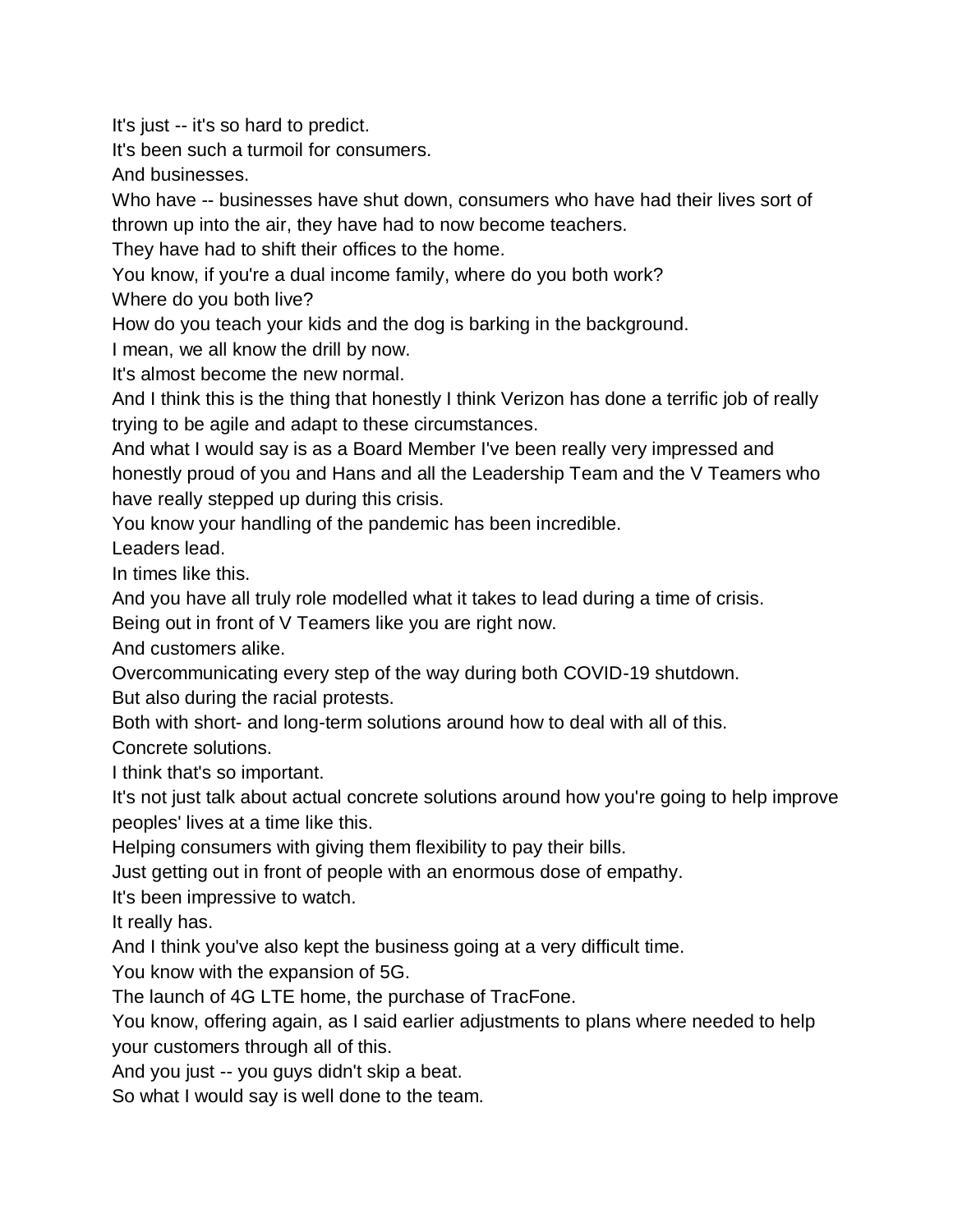You've proven to your Board and your stakeholders that you can do it. You can lead through a crisis.

I think it's also clear to say that this isn't behind us.

I think the next 12 months will be likely equally as unpredictable.

And I think continuing to stay on top of this and being as fast and agile and flexible as you've been is -- and out in front of it as leaders is clearly the formula to continuing to execute with excellence during a time like this.

>> CHRISTY PAMBIANCHI: Thank you for those insights, mL, it's really great to hear.

You know, one of the things I think about is we just celebrated our 20th birthday this summer so we have #next20 and when I think about the fact that you joined our Board about the point in time when we were getting ready to have our 10th birthday and how far we have grown since then over our 20 year history, your 11 year history with the Board I would love to hear your insights on the brand, the consumers, the customers how from your view it takes to take a company from birth to the global brand recognition that we have right now and any insights you have for us.

>> MELANIE HEALEY: That's a great question, Christy.

And I think there are so many things about how -- how you guys launched this company 20 years that was enduring over time.

And one of them has been the credo.

You know, I think that's important.

Because that really grounds everyone in why it is you exist as a company.

And the values upon which the company will grow and expand and respect its stakeholders.

But I think also that as you think about when the brand was launched 20 years ago, I think there were three things that really made it excel.

Obviously a terrific team.

And it always starts with the people.

You need great talent to make any company work well.

But also this incredibly reliable network that Verizon has always been well known for. And always will be well known for.

That is the bedrock of who we are.

Verizon as a company.

And of course it's the can you hear me now campaign which was such a success.

It became part of the peoples' vocabulary.

And it still is today.

Very often when something is not -- can you hear me now?

I mean it's still very much a part of peoples' vocabulary.

But you know, the interesting thing about this business is, it's evolved over time.

It's not only about cell phone calls anymore.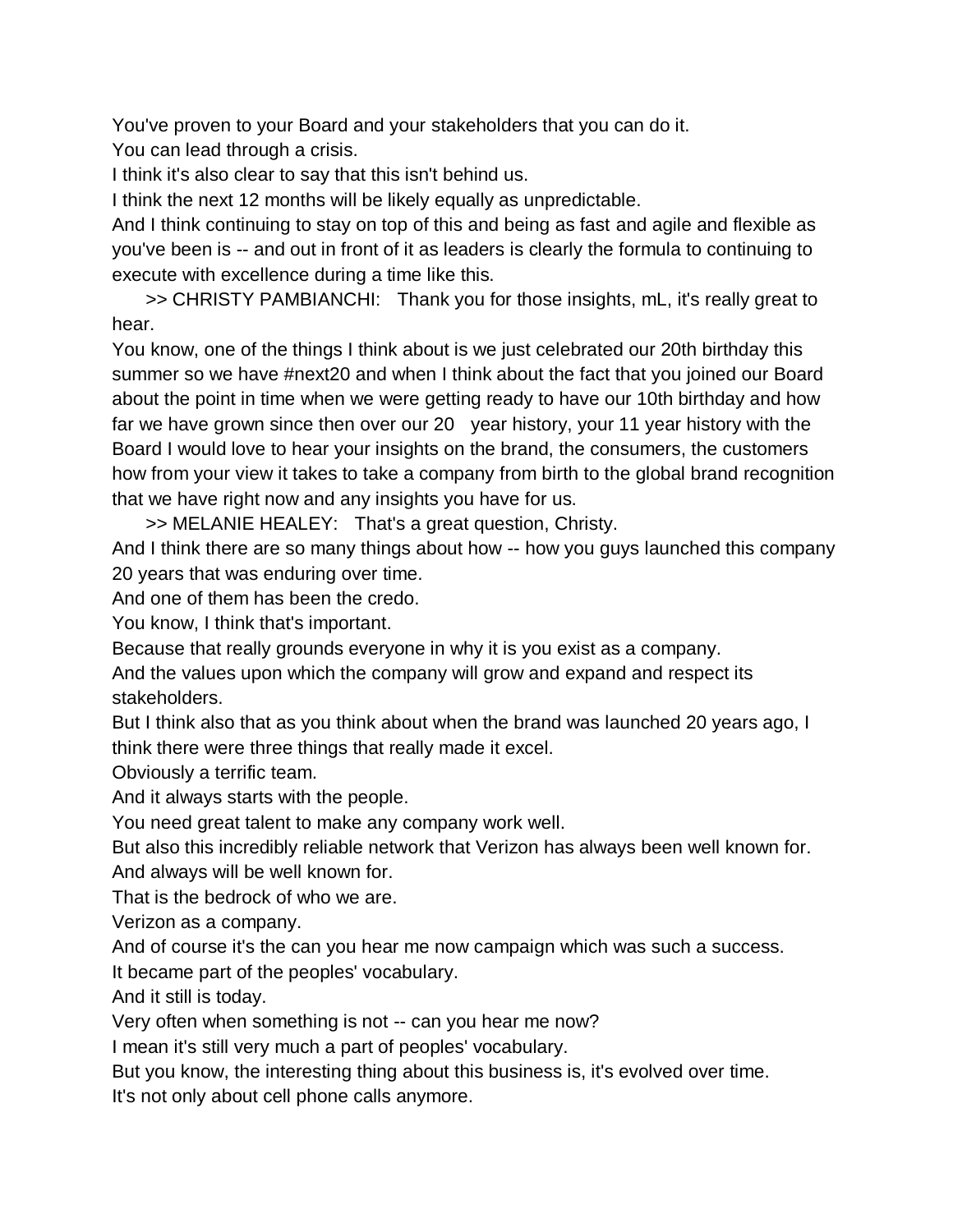And reliability means a lot more now.

And of course with 4G and everything its enabled from a data standpoint but also 5G coming next, you know, the marketing and the purpose of the company has to evolve with that, as well.

And I think Diego Scotti and Ronan and their teams have done just an excellent job with the brand and the consumer and the marketing transformation.

As a result of that shift in purpose from simply reliability to okay what does this network really mean for the future and how can we be a part of that.

And so starting with the revamping of the logo and the little red V sort of check mark. Which many of you wear on your T-shirts today.

I think that's been a great part of the new visual identity of the brand and you have expanded that new visual identity across all of the retail channels.

Both in stores and online.

And focused the layouts on really showcasing both mobile but also wireless home solutions for both consumers and small businesses.

And you brought in this Mix & Match platform which has really helped consumers better pick what's right for them so it's not just one price for everyone.

So I think this merging of both the brand look, tone and feel.

The marketing campaign.

And also this deeper understanding of the consumer and what's right for them, you know, it's been a really terrific journey to watch the company come along on.

And I think you know the campaign in particular, we have seen that campaign, one of the difficulties was how do you bring that campaign to life across both the consumer business and the Business Group, the customers.

And I think Diego and his team have done a terrific job of really creating a unified campaign which serves both groups and in this fast and flexible and agile format that within a week he can produce you know a piece of advertising so that it is in time in a way to be relevant at a time when consumers and customers need it most.

And he's proved that with the COVID-19 crisis and obviously the hurricanes in the south and the fires in the west and just being able to come out there and provide solutions quickly to customers at the time of need.

That's what makes people trust brands.

And that's what builds that authenticity which Verizon is really kind of building and -- has built and continues to build over time.

And then of course you know taking the brand from this single minded focus on reliability to creating the networks that move the world forward.

And I love that purpose.

I think it's a purpose that is going to create so much business growth and opportunity for Verizon.

And I love the journey that Diego and the team are now onto bring that purpose for life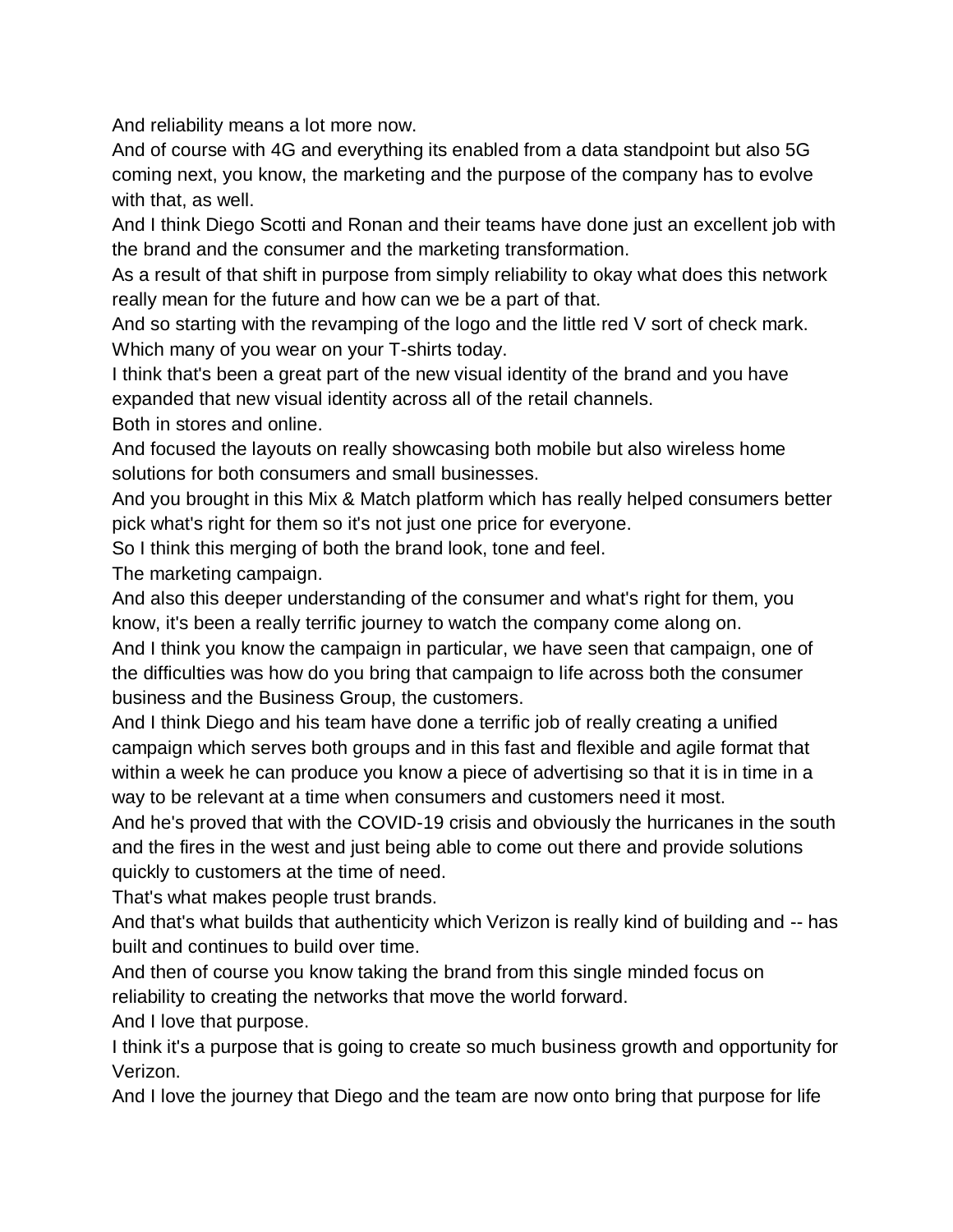across the stakeholder groups and obviously he's in the midst of that journey now. So it's been terrific to watch the evolution.

It's a journey that never stops.

Ten years from now we'll see a whole sort of other big set change.

But the important thing is that you've got to continue -- as the market leader you have to continually reinvent yourself.

You've got to be the one creating your future.

You have to be the one leading the way forward.

Never letting competition catch up with you.

If you do, you're just not servicing consumers fast enough and thinking ahead fast enough so just leaping forward all the time.

And always remember that the consumer and the customer have to be at the front and center of that journey.

They are the ultimate boss.

And they are the ones we must never stop serving.

>> CHRISTY PAMBIANCHI: Those are great insights for us, Mel and I really I think there's a lot in there for us to unpack and focus on and I know I get inspired every day to jump out of bed and start working on how do we bring to life the networks that are going to move the world forward so I think it is an awesome mission and Purpose Statement.

And one that's really helping unite and fire up the V Team especially with 5G and all of the changes that that's going to enable in the world.

One of the things I wanted to make sure I got the chance to talk with you about was obviously you've been recognized and you are very humble about it but I have to share with the audience that both Fortune and Forbes have recognized you during your career as one of the most powerful women in business.

Advertising Age also recognized you as one of the most influential women in advertising.

And then just recently Latino leaders magazine recognized you for your accomplishments as a Latina Board Member.

And from our first conversations I recognized and heard from you just this amazing and interesting background, deep connections you have in Chile, Peru, Brazil and Mexico. And I know that your heritage as a Latina is really an important part of who you are and I would love if you could share with us that connection and what that means to you here in Hispanic Heritage Month.

>> MELANIE HEALEY: Thanks, Christy, I would be happy to.

You know, when you look at me you don't think I'm a Latina.

And I've lived with that my entire life.

But I was born and raised in Brazil.

I'm actually fourth generation Latin American.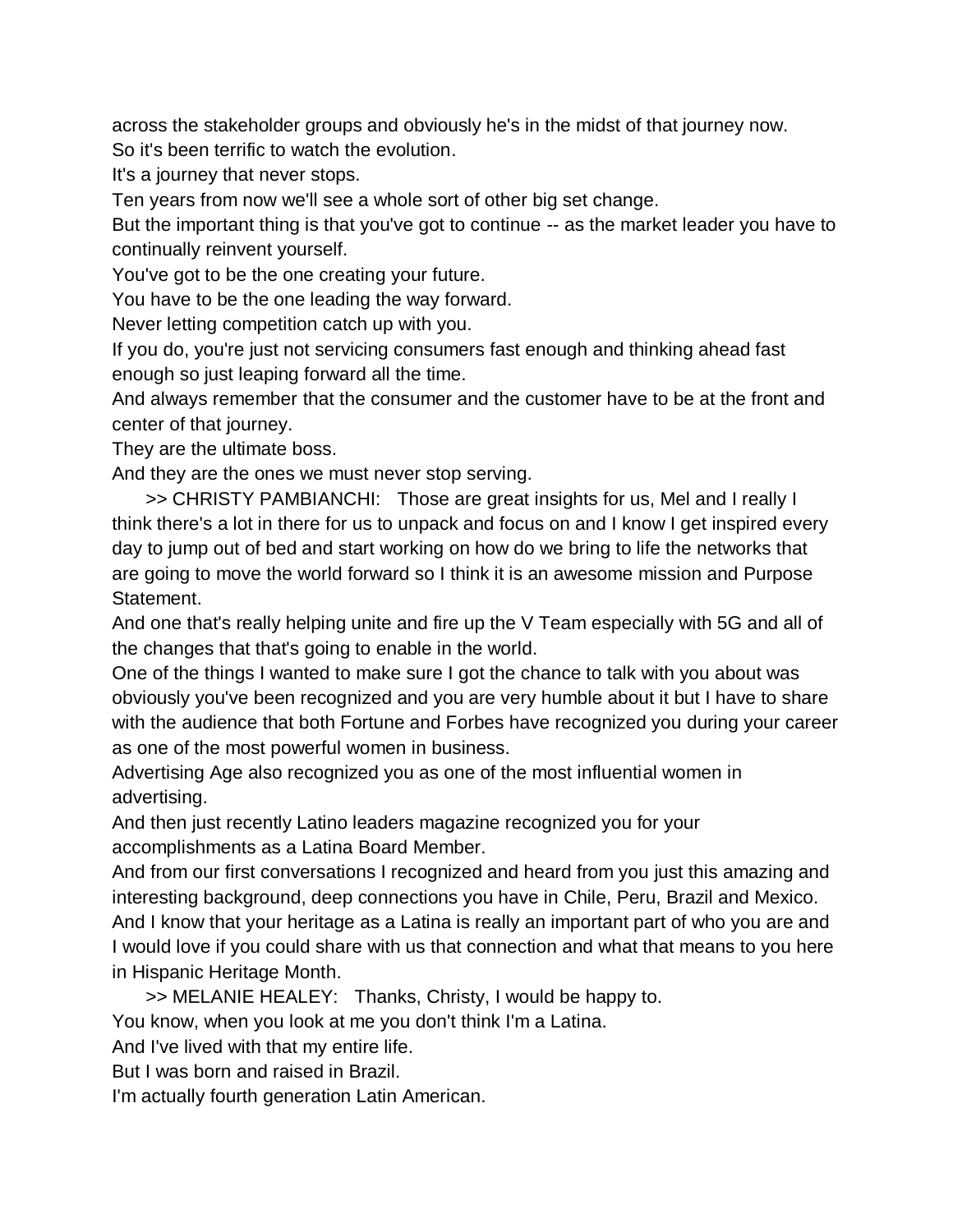My ground mother, great grandmother and mother are all born and raised in Chile. My mother's father, my grandfather is Peruvian and my kids were both born in Mexico. So they are actually fifth generation Latin American and as blond and blue eyed as I am.

So assumption No. 1, there are blond and blue eyed Latinas out there.

## (Chuckles).

>> MELANIE HEALEY: And I -- the reason my English doesn't sound like a Latina speaking English is because my father was -- is English.

He was born in England.

We actually grew up speaking English at home.

And grew up bilingual.

So I went to Brazilian schools.

And also an American high school when I was in Brazil.

But basically grew up bilingual.

Actually and then of course trilingual, too, because ended up living in Mexico for three years and Venezuela for three years, as well.

So yeah, I mean, I lived 37 years between all three countries, Brazil, Mexico and Venezuela in Latin America.

And speak Portuguese and Spanish and English.

And yeah, I love Latin food.

You know, rice and beans and empanadas in Brazil we call them paspas I love dancing to salsa and zumba those are my two favorites and one of the things I miss most about COVID is not being able to go out and dance salsa at some of the places here in Cincinnati.

But yeah it's been a big part of who I am.

And it's a wonderful culture.

We cherish our families in a big way.

That's very important to us.

We share the American Dream, just like any other American does.

And you know we're a happy group for the most part.

But it's interesting, as well, I would say the other thing I would say about Latins is we are as diverse as Americans from New York are to Americans from the Midwest or Americans from California.

But just in the same way there's a lot that unites us.

And I think that in all of these situations, it's so important to focus on the things that unite us.

And when we do, you know, that's when we move the world forward.

>> CHRISTY PAMBIANCHI: That's awesome, Mel.

I probably have time for one more question so one recent report that just came out that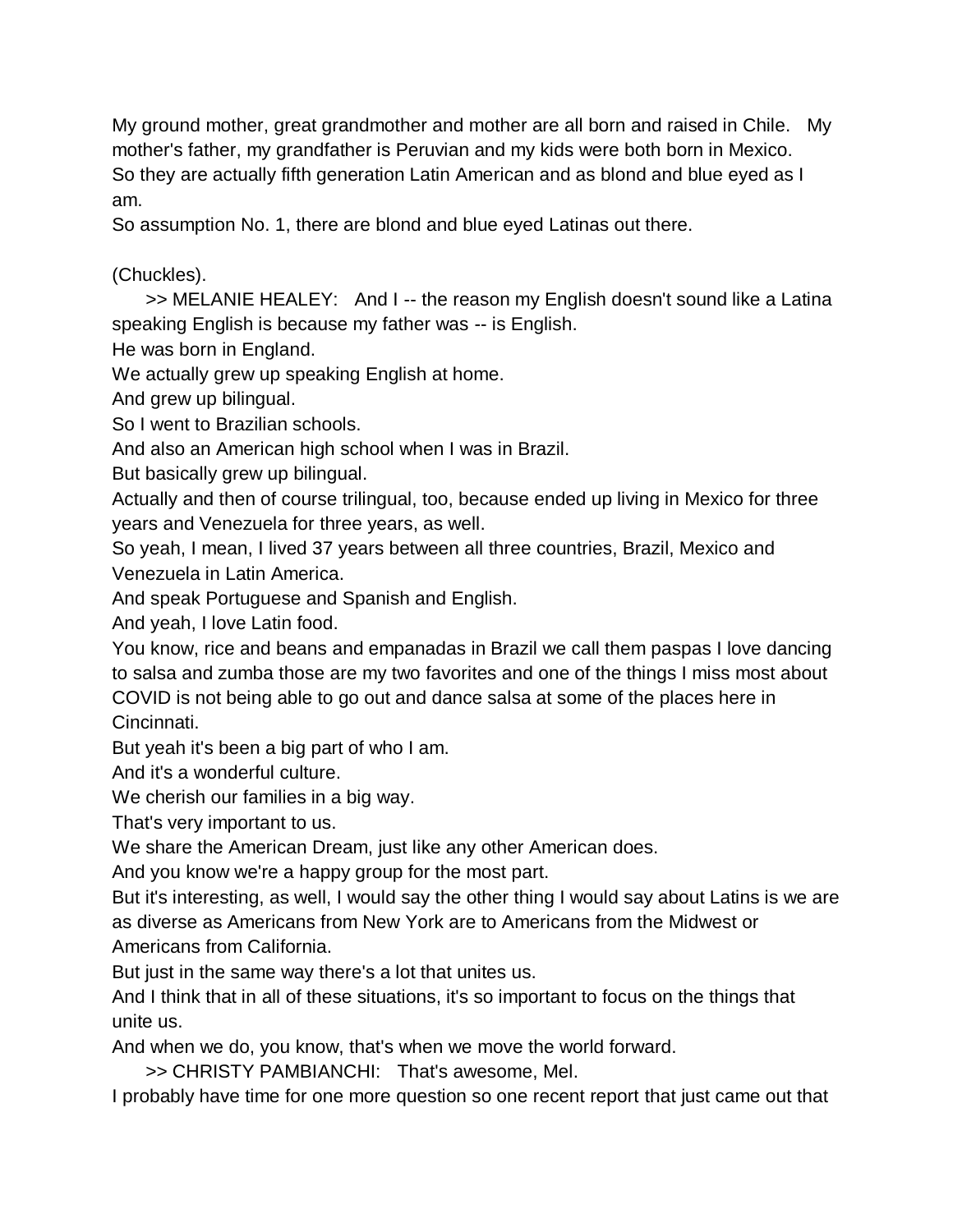was very fascinating just in the last ten days from the Latino Donor Collaborative highlighted that Latinos present about 18.3% of the population but they are responsible for 78% of the growth in the U.S. labor force.

And also some statistics around a very high percent of the GDP that the Latino community contributes so I would love any insights that you have as we think about ourselves as one of the largest employers in the United States, one of the largest companies with a huge consumer base, any insights for us?

>> MELANIE HEALEY: Yeah, sure.

I mean, look, this is the fastest growing group of consumers in the U.S.

You know, as U.S. Latinas in the country we're ranked among the 10th largest GDPs ahead of Brazil, my home.

And the third largest growth only behind China and India.

So I mean this is a group to take seriously.

And they are an important source of growth for all companies.

And the companies that manage to get a disproportionate share of the Latino market will be securing a stronger future going forth there is no doubt.

So every organization needs to be ready and prepared to service this growth.

And that means hiring, retaining and promoting talent that can quickly assimilate and understand what it means to service this customer.

It also means that we have to get -- we have to understand -- take the time to understand this consumer.

Understand them intimately.

Understand you know what are the issues that they are facing and how can we help unlock growth with that consumer.

Now, I will say that I think Verizon has been doing a terrific job on the diversity front. You know, Christy, that this is an active topic on our Compensation Committee. We talk about it a lot.

We just issued the Verizon diversity report.

And I think that's a terrific start.

But we have laid out our numbers.

And now we know where we stand.

And where we can -- where we need to improve and where we need to take the company to the next level.

So it's great transparency.

And I commend you for doing that.

And you know I think what I would say is there's no silver formula here on how to really accelerate racial equality, minority, representation at all levels and this culture of inclusion and belonging that we all yearn for.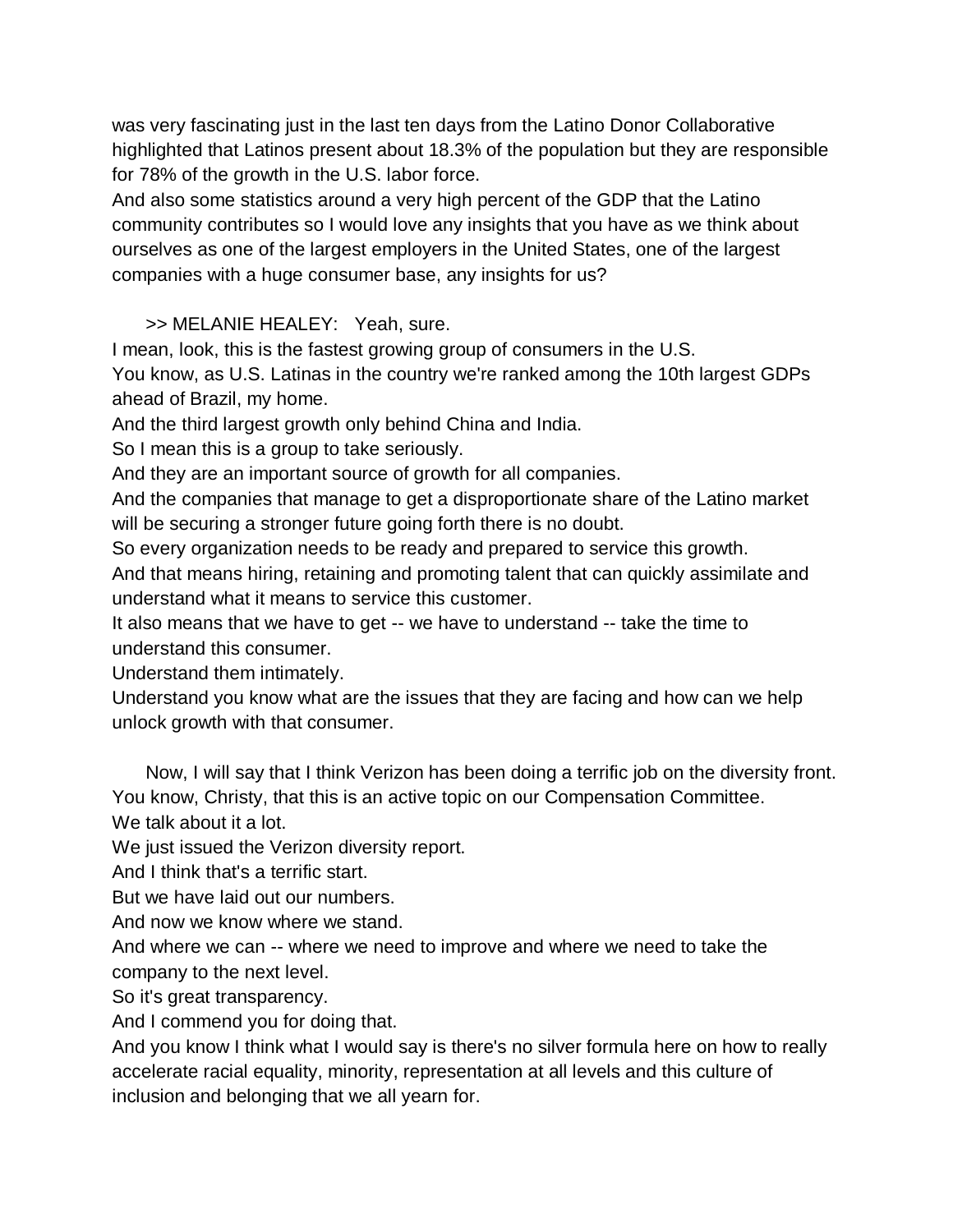But there are best practices out there.

Many of which I think Verizon has visibly embraced.

I think the first one is, yes, you need a diverse Board.

And you need a diverse Leadership Team.

The second one is you need leaders to lead.

And I think Hans has done an outstanding job throughout these past months, in particular, leading through this racial crisis that we've been having, especially with African Americans.

And promoting the kinds of conversations that make people feel like they are being heard and that he cares.

And he does care.

And every leader should follow that example.

Third is taking the time to build a culture of inclusion and belonging.

And I say belonging because that is such an important part of inclusion.

A culture where everyone feels part of the team.

Where everyone feels included.

And where everyone is performing and enabled to perform at their peak.

And then fourth, managing career development.

And personal development.

And growth.

And retention.

Across all stages of career development from entry level all the way up through to C-Suite.

And again, very often we'll focus at the beginning of that career stage, not as much in the middle.

And then at the end.

And I think we need to really do a good job of doing it all the way through.

So those are just four sort of best practices.

There are many more.

We can't do everything at once.

We always have to pick and focus.

But the key is clearly we want to retain strong talent with Latinos, with African Americans, with Asians, with women, we want all -- everyone represented. Everyone performing at their peak.

>> CHRISTY PAMBIANCHI: Mel, these were just wonderful remarks.

Great inspirations.

And insights for us.

And I can't thank you enough for being here with us today.

As one of our Board Members with a lot that you contribute to helping guide us to where we are and I know a lot more to come so with that I'll throw it back to Andy and our